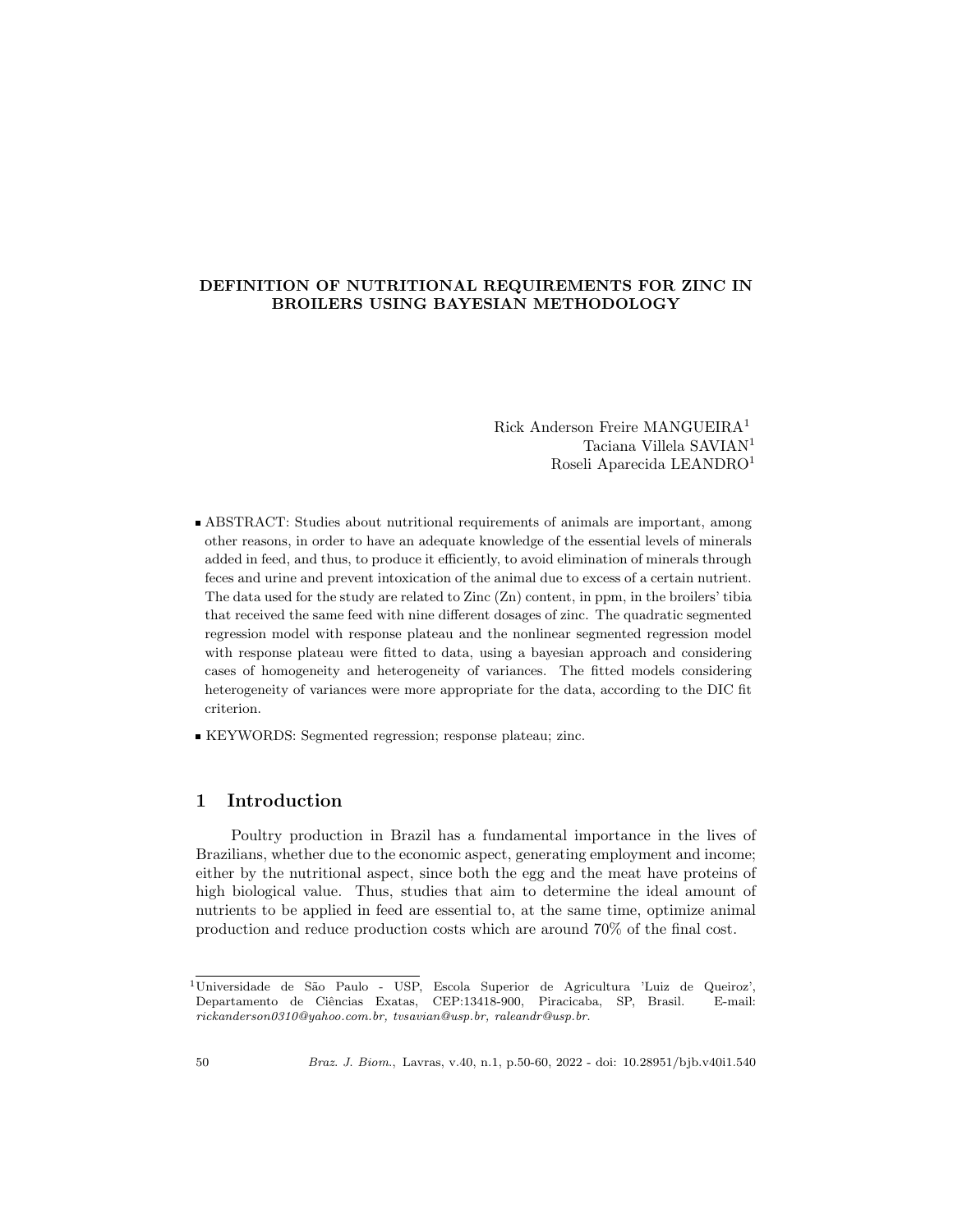Minerals, both macrominerals and microminerals, are essential in animal nutrition and their deficiency can damage their performance, production and growth. Among the microminerals required in the diet in low concentrations there is zinc, which is related to the activation of about 300 enzymes in the animal organism (MCCALL; HUANG; FIERKE, 2000). Zinc deficiency causes, besides other disorders, reduction in weight gain, weaker bones, defects in shell eggs (BAIN et al., 2006), low bone mineralization and dysfunction of the immune system (KIDD; FERKER; QURESHI, 1996; WANG et al., 2002, FERREIRA, 2018).

Segmented regression models with response plateau are appropriate and frequently applied (SIQUEIRA et al., 2009; EKLUND et al., 2010; OZORES-HAMPTON et al., 2012; GONÇALVES et al., 2012; XIUFU, 2016; KIM et al., 2018) in studies of nutritional requirements to establish the ideal level of a nutrient in the feed and may assist researchers in decision making regarding the diet of animals and also for animal or plant growth studies (SANTANA et al., 2016). However, the parameters estimation of models is generally performed using the classical approach, which makes the process dependent on the sample size.

An alternative to classical methods is the bayesian approach that may be applied in cases of small samples. In this approach, the uncertainty related to the unknown quantities in the model (a prior distribution) are updated using information from the data (likelihood function), resulting in the updating of this uncertainty (a posterior distribution) (BOLSTAD, 2007; GELMAN et al., 2014). Posterior distribution contains the necessary information for statistical inference and represents the existing knowledge about the problem.

The aim of this study was to fit two segmented regression models, one quadratic and one nonlinear, with response plateau using the bayesian approach to zinc deposition data in broilers' tibia, considering addition zinc dosages in the feed to the cases of homogeneity and heterogeneity of variances over the dosages.

#### 2 Material and methods

The data used in this work refer to the Zinc (Zn) content, in ppm, deposited in the tibia of broilers considering different Zinc dosages, in ppm, added in the animal feed and are available in Rezende (2002). The experiment was a completely randomized design with eight repetitions and treatments were arranged in a factorial scheme  $(9x2)$  with nine doses of Zn, in ppm, in poultry feed  $(0, 15, 30, 45, 60, 75, 90,$ 105, 120 ppm) and the gender of the animals (males and females). The interaction gender vs dose was not significant just as in analysis performed by Rezende (2002), so, we chose to fit in this work disregarding the gender factor, in other words, there are 16 repetitions for each dose applied in the feed. The models considered were the quadratic segmented regression with response plateau (MQP) and the nonlinear segmented regression with response plateau (MNL), given by equations (1) and (2), respectively:

Braz. J. Biom., Lavras, v.40, n.1, p.50-60, 2022 - doi: 10.28951/bjb.v40i1.540 51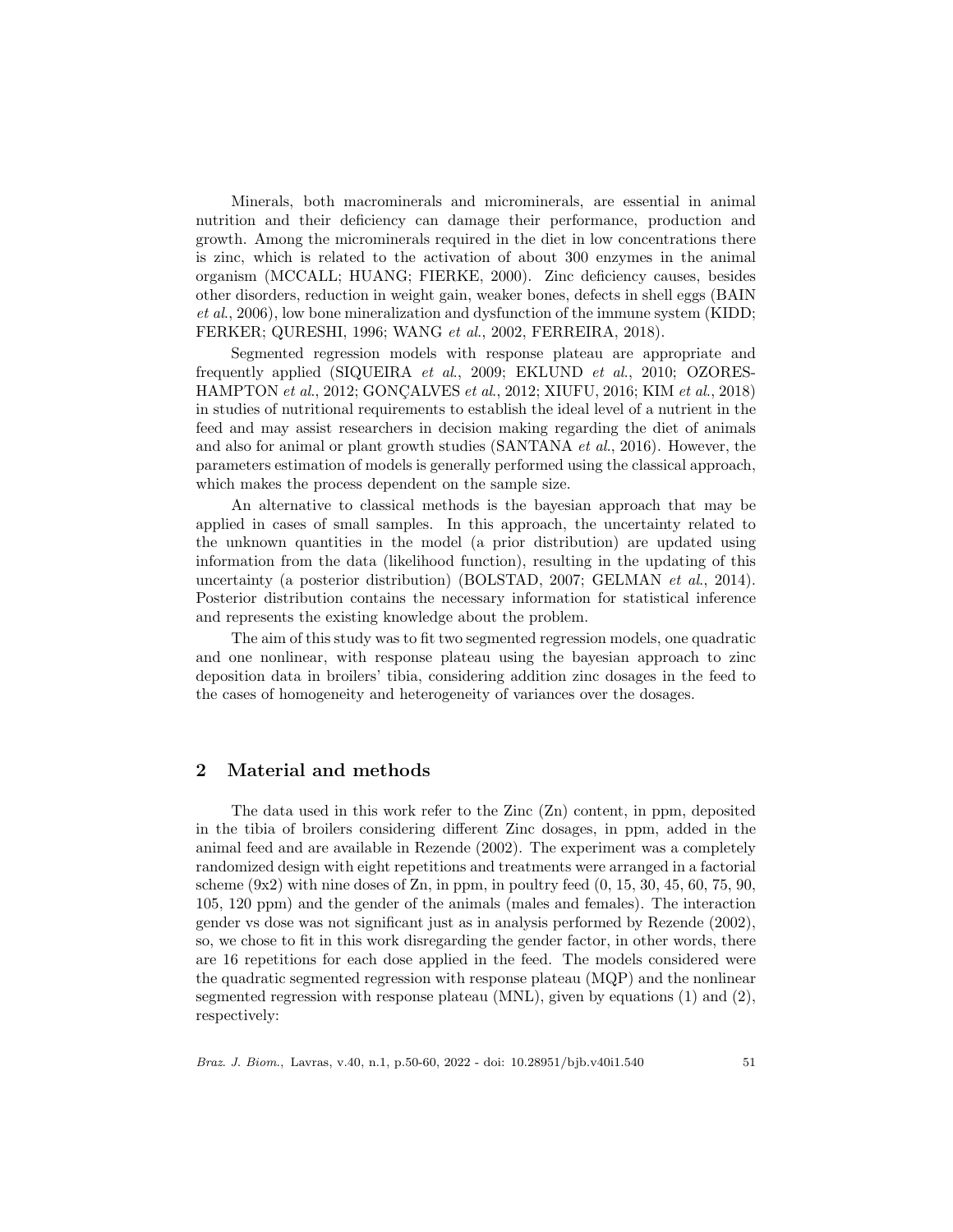$$
y_{ij} = \begin{cases} \alpha + \beta x_j + \gamma x_j^2 + \varepsilon_{ij}, & \text{for} \quad x_j \le x_0 \\ P + \varepsilon_{ij}, & \text{for} \quad x_j > x_0 \end{cases}
$$
 (1)

$$
y_{ij} = \begin{cases} \beta_1 + \exp(-\beta_3(x_j - \beta_2)^2) + \varepsilon_{ij}, & \text{for} \quad x_j \le x_0 \\ P + \varepsilon_{ij}, & \text{for} \quad x_j > x_0 \end{cases}
$$
 (2)

so that:  $j = 1, ..., 9; i = 1, ..., n; y_{ij}$  is the Zn content, in ppm, deposited in the tibia of the  $i - th$  broiler that received the feed with  $j - th$  dose of Zn;  $x_j$  is the j − th dosage of Zn used in the feed, in ppm;  $\alpha$ ,  $\beta$  and  $\gamma$  are the parameters of the quadratic part of the model (1);  $\beta_1$ ,  $\beta_2$  and  $\beta_3$  are the parameters of the nonlinear part of the model  $(2); x_0$  is the value of the Zn dosage added to the feed from which it is considered that there was stabilization in the deposition of the mineral in the animals' tibia (breakpoint); P is the response plateau, which can be interpreted as the maximum Zn content deposited in the tibia and  $\varepsilon_{ij}$  is the error associated with the fit of the model.

In the MQP model, the parameter  $x_0$  called breakpoint is determined as a function of the parameters of the quadratic part of the model, i.e.  $x_0 = -\beta/2\gamma$ . In the MNL model, this parameter matches with parameter  $\beta_2$  of the nonlinear part, as well as, parameter  $\beta_1$  matches with response plateau P.

In this work, two structures were considered for the residual vector: with homogeneity and heterogeneity of variances over the dosages considered in the experiment.

The parameter estimation process was carried out using the bayesian methodology. The prior distributions considered to the parameters were normal distributions for the parameters  $\alpha$ ,  $\beta$ ,  $\gamma$ , from MQP and  $\beta_1$  and  $\beta_2$  from MNL. For the parameter  $\beta_3$  from MNL, a beta prior distribution was considered,  $\beta_3 \sim beta(\alpha_{\beta_3}, \beta_{\beta_3})$ , once the parameter is a rate with values between the interval  $(0, 1)$ . For the precision parameter  $\tau$  in the MQP and MNL models, a gamma prior distribution was considered  $\tau \sim gamma(a_{\tau}, b_{\tau})$ , with mean and variance being  $a_{\tau}/b_{\tau}$  and  $a_{\tau}/b_{\tau}^2$ , respectively. The values of the hyperparameters  $\mu_{\alpha}, \tau_{\alpha}, \mu_{\beta}, \tau_{\beta}$ ,  $\mu_{\gamma}, \tau_{\gamma}, \mu_{\beta_1}, \tau_{\beta_1}, \mu_{\beta_2}, \tau_{\beta_2}$  e  $\alpha_{\beta_3}, \beta_{\beta_3}$  were assigned based on the estimates obtained by Rezende (2007), using the classical methodology. In addition, it was assumed that the errors follow a normal distribution.

These prior distributions combined with the likelihood function, which contains the data information, generated the posterior distributions, which were simulated samples from the parameters using Monte Carlo Markov Chains (MCMC). We used 10000 iterations in the MCMC process to fit the MQP and 200000 iterations to fit the MNL, with burn-in of 50% of first iterations in both models and thin of 10 values for the MQP and 200 values for the MNL, obtaining a posterior sample of 500 values for each parameter.

To check the evidence of convergence of the chains MCMC process, the Geweke test (GEWEKE, 1992) was used. The method consists of considering a function  $g(\theta)$  and the simulated values in each iteration  $g^i = g^1, g^2, ...$  with  $i = 1, 2, ..., n$ sufficiently large. From this, the sample is divided into two sequences, with  $n_A =$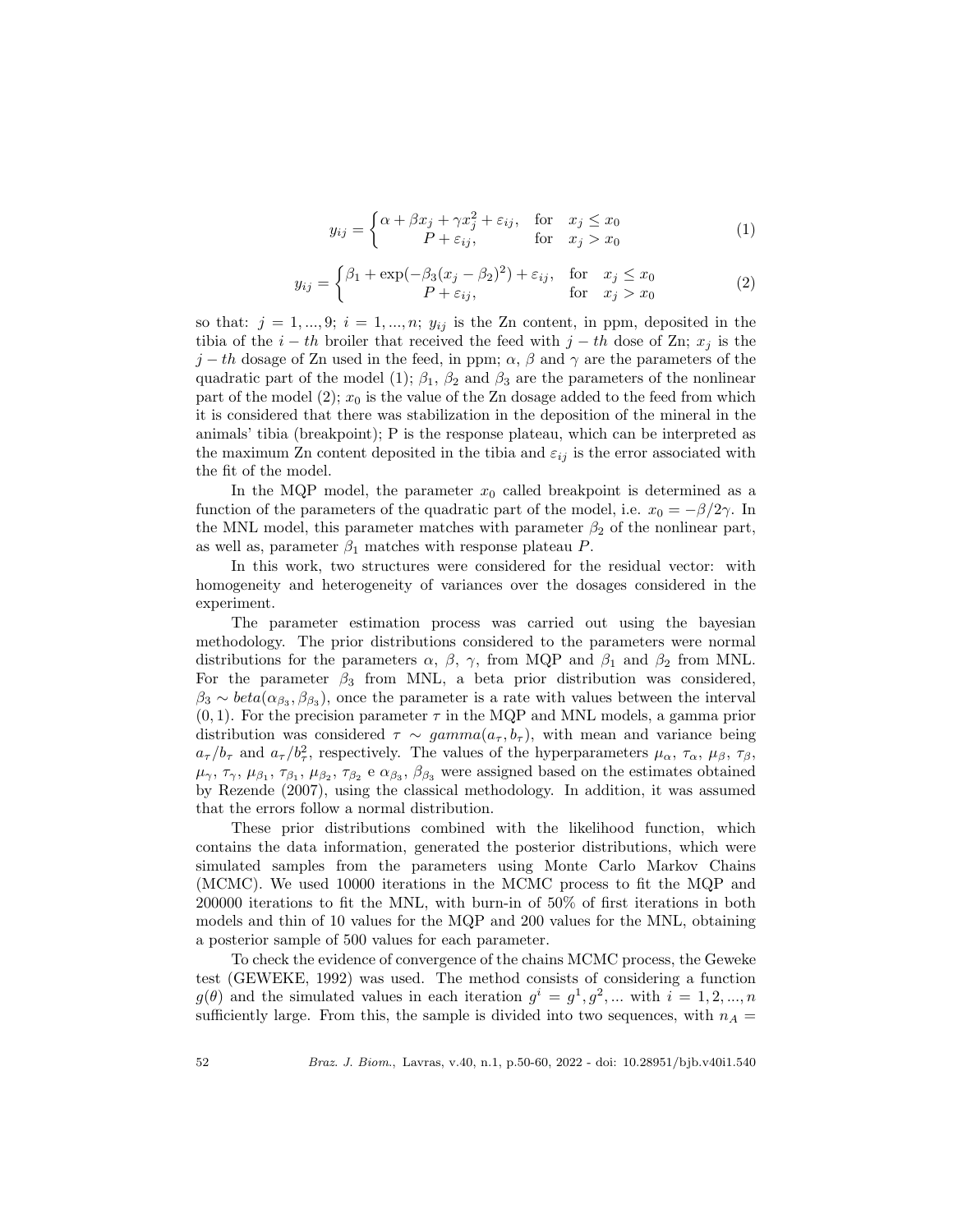0.1n the first and  $n_B = 0.5n$  the second and the means  $(\hat{g}_A$  and  $\hat{g}_B)$  and asymptotic variances  $(\hat{S}_g^A$  and  $\hat{S}_g^B)$  are calculeted in each subsample. Then there is a Z-score:

$$
Z-score = \frac{\hat{g}_A - \hat{g}_B}{\sqrt{\frac{\hat{S}_g^A}{n_A} + \frac{\hat{S}_g^B}{n_B}}} \sim N(0, 1).
$$

If the standardized difference in means is large, there are signs of non-convergence in the chain.

The choice of the best model that fits the data was obtained using the deviance information criterion (DIC) proposed by Spiegelhalter et al. (2002), given by:

$$
DIC = \hat{D} + 2p_D = \bar{D} + p_D
$$

as  $p_D = \bar{D} - \hat{D}$ , being the posterior mean of the deviance and  $\hat{D} = -2 \times log(p(y|\bar{\theta}))$ , being the best model the one that presents the least value of the criterion.

All analyses of this work were performed using the free software R (R CORE TEAM, 2021). In the fitting of the models to the data, the package R2OpenBUGS designed by Sturtz, Ligges e Gelman (2005) was used. To obtain a posterior summary of model parameters and chain convergence test, the coda package proposed by Plummer et al. (2006) was used.

#### 3 Results and discussion

The means of the Zn content in the tibia of the animals for each dose of Zn applied in the feed are shown in Table 1 with the respective standard deviations. It can be seen that the standard deviation of the Zn content is quite different at each level of the dose factor, in other words, it may be said that there is heterogeneity of variances. Even so, the models with the response plateau were fitted considering both the homogeneity and heterogeneity of variance.

Table 1 - Means and standard deviations of each dose of Zn in poultry feed

| Doses | Mean   | Standard deviation |
|-------|--------|--------------------|
| 0     | 207.13 | 28.73              |
| 15    | 241.20 | 10.85              |
| 30    | 270.27 | 14.86              |
| 45    | 275.81 | 10.18              |
| 60    | 282.31 | 15.16              |
| 75    | 289.35 | 14.21              |
| 90    | 295.87 | 19.07              |
| 105   | 298.61 | 25.97              |
| 120   | 284.66 | 35.17              |

Braz. J. Biom., Lavras, v.40, n.1, p.50-60, 2022 - doi: 10.28951/bjb.v40i1.540 53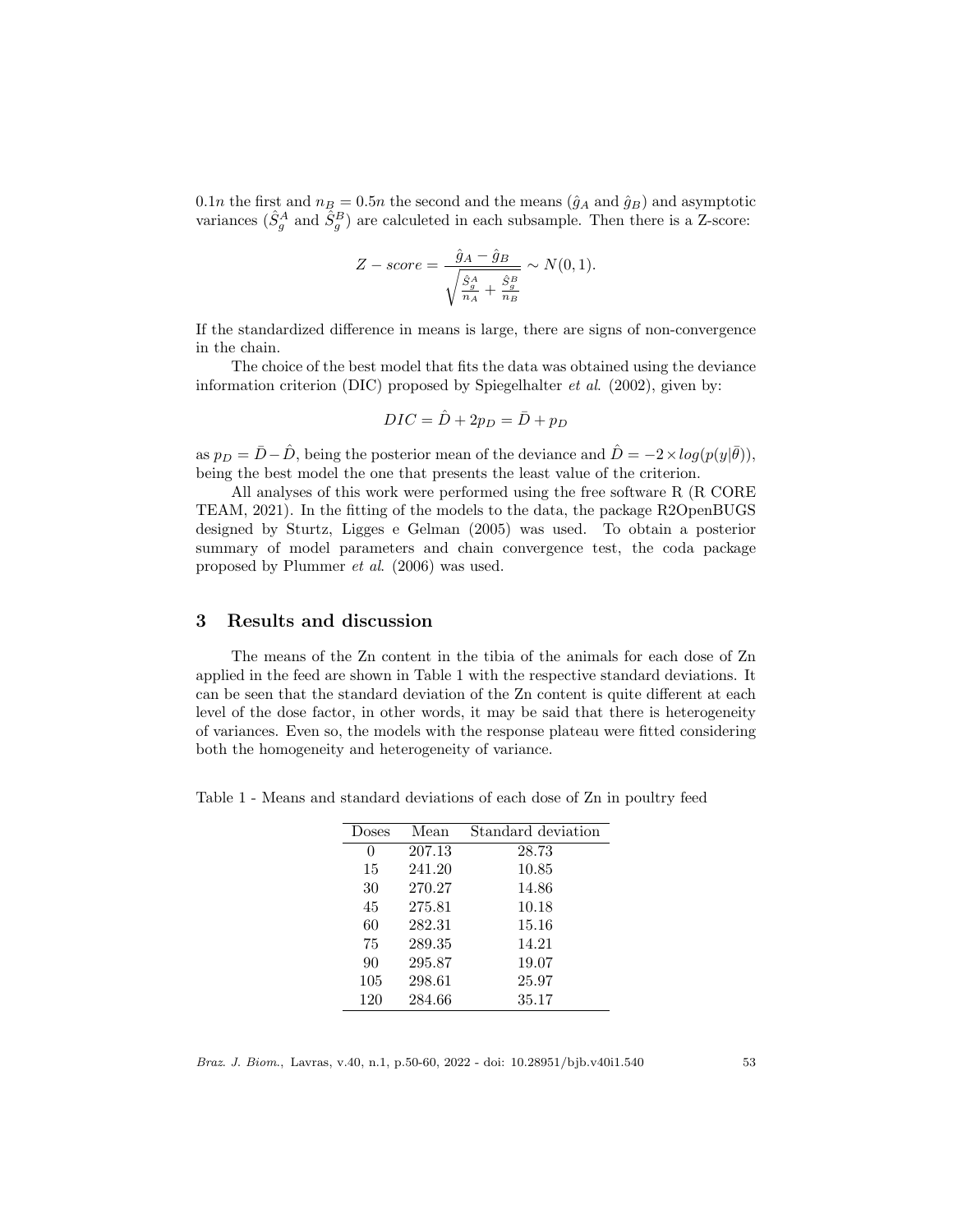When verifying the evidence of convergence of the chains MCMC process for the model parameters, in Table 2, the result of the Geweke convergence test showed that for the MQP parameters and for the MNL parameters, the test presents Zscores between the range of -1.96 and 1.96, i.e., there is evidence of convergence of the chains for all parameters. Furthermore, according to Kéry  $(2010)$  bayesian estimates are adequate, according to the MC error, when their estimates are small and less than 5% in relation to the SD of each parameter, which can be verified in this work for all parameters.

In Table 2, it can be seen that the fit presented an estimate for the MQP breakpoint with homogeneity of variance of  $\hat{x}_0 = 66.89$  ppm, that represents the level of Zn in the feed which the deposition of this nutrient in the animals' tibia would be stabilized. For MNL considering homogeneity of variance, the breakpoint estimate was  $\hat{x}_0 = 68.37$  ppm. These estimates for breakpoint are lower than those found by Rezend *et al.* (2007), in MQP, which were  $\hat{x}_0 = 71.80$  ppm and similar to the MNL which was  $\hat{x}_0 = 68.10$  ppm, fitting the same models with a response plateau for the mean levels of Zn in the tibia considering each dose using a classical approach. This is due to the fact that the authors used the mean of the Zn content in each of the dosages in the fit and not the use of all repetitions of the content as a function of the doses.

| Model                  | Parameter        | Mean      | <b>SD</b> | MC      | L.I       | L.S       | Z       |
|------------------------|------------------|-----------|-----------|---------|-----------|-----------|---------|
|                        | $\alpha$         | 208.05    | 5.15      | 0.18    | 197.40    | 217.70    | 1.27    |
| MQP                    | β                | 2.51      | 0.43      | 0.01    | 1.75      | 3.40      | $-0.78$ |
| $(1 \text{ variance})$ | $\gamma$         | $-0.0196$ | 0.0062    | 0.0002  | $-0.0321$ | $-0.0089$ | 0.60    |
|                        | $x_0$            | 66.89     | 9.72      | 0.29    | 48.99     | 86.77     | 0.20    |
|                        | $\boldsymbol{P}$ | 290.23    | 2.80      | 0.05    | 284.80    | 295.70    | $-0.82$ |
| <b>MNL</b>             | $\beta_1 = P$    | 290.68    | 2.67      | 0.05    | 285.5     | 295.9     | 1.01    |
| (1 variance)           | $\beta_2=x_0$    | 68.37     | 8.25      | 0.18    | 53.49     | 84.77     | 0.64    |
|                        | $\beta_3$        | 0.00007   | 0.00002   | 0.00007 | 0.00004   | 0.00011   | $-0.46$ |
| MQP                    | $\alpha$         | 211.88    | 5.71      | 0.33    | 200.30    | 222.80    | $-0.83$ |
| (9 variances)          | β                | 2.19      | 0.39      | 0.02    | 1.46      | 2.96      | 0.68    |
|                        | $\gamma$         | $-0.0160$ | 0.0052    | 0.0003  | $-0.0259$ | $-0.0071$ | $-0.60$ |
|                        | $x_0$            | 73.26     | 10.43     | 0.54    | 52.99     | 93.46     | $-0.35$ |
|                        | $\boldsymbol{P}$ | 290.12    | 3.28      | 0.11    | 284.00    | 296.70    | 0.45    |
| <b>MNL</b>             | $\beta_1 = P$    | 290.56    | 3.06      | 0.07    | 284.60    | 296.50    | 0.06    |
| (9 variances)          | $\beta_2=x_0$    | 74.03     | 8.92      | 0.25    | 56.93     | 92.00     | 0.07    |
|                        | $\beta_3$        | 0.000057  | 0.00002   | 0.00002 | 0.00003   | 0.0001    | 0.02    |

Table 2 - Posterior means, standard deviations (SD), a posterior Monte Carlo error (MC), 95% HPD credibility interval and Geweke convergence test (Z), of the parameters of the MQP and MNL models

The Zn levels found in the fit of this study were also lower than those found by Gomes *et al.* (2009), who used quadratic regression models to estimate the adequate level of Zn in the feed of male and female chickens. The authors determined that

54 Braz. J. Biom., Lavras, v.40, n.1, p.50-60, 2022 - doi: 10.28951/bjb.v40i1.540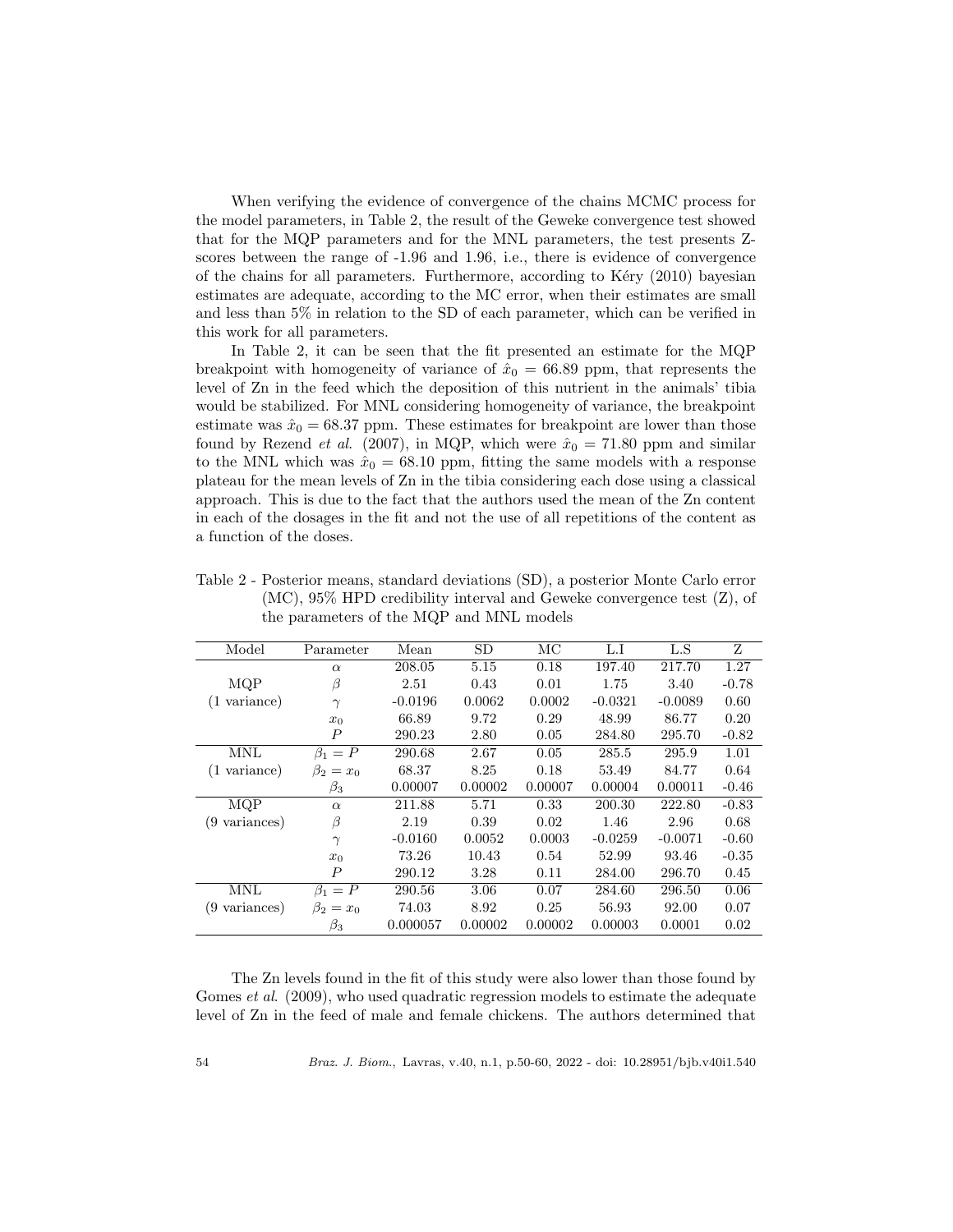ideal Zn requirement for feed would be 82.20 ppm for males and 85.70 ppm for females.

For the response plateau (P) (Table 2), the fit of the MQP model, in the case in which homogeneity of variance was considered, resulted in an estimate of the mean Zn content found in the broilers' tibia of  $\hat{P} = 290.23$  ppm and was higher to that found by Rezende *et al.* (2007), which was 281.1 ppm using the same model for the mean Zn content in each dose of the same experiment. This would be the maximum deposition of Zn in the broilers' tibia considering the ideal level of Zn in their feed. In MNL, the stabilization in mineral deposition was estimated at  $\dot{P} = 290.68$  ppm, which was very close to that obtained by the fit of the MQP model.

In cases where heterogeneity of variances was considered (Table 2), the breakpoint showed a posterior mean of  $\hat{x}_0 = 73.26$  ppm for MQP and  $\hat{x}_0 = 74.03$ ppm when considering the MNL, in others word, very close estimates in both fitted models and higher those obtained in the fit of MQP and MNL considering one variance. For these obtained values of adequate dosage of zinc in the feed of the broilers, a deposition of zinc in the tibia of the animals of  $\ddot{P} = 290.12$  ppm and  $\dot{P} = 290.60$  ppm was obtained, respectively, for the MQP and MNL models. In addition, with respect to the ideal dosage in the feed, the MNL showed a lower HPD credibility interval than in the MQP model with a 95% credibility level (Figure 1).

According to Rostagno et al. (2017), the level of Zn supplementation for the initial period of the broilers is 68.72 ppm in the feed, i.e., the fit here presented have estimates close to those proposed by Rostagno et al. (2017). Moreover, Trevisol (2019) estimated a supplementation of 66.36 ppm of Zn in the total broiler diet, a value also close to that estimated in this study. Regarding the concentration of Zn in the broilers' tibia, Trevisol (2019) found an average concentration of Zn of 357.57 ppm in broilers in the initial period, being higher than those estimated in the models fitted in this study.

Furthermore, comparing the fitted models using the deviance information criterion (DIC), the MQP, considering homogeneity of variance, was  $DIC=1240$ . The MNL also considering homogeneity of variance, obtained the same value DIC=1240. In the case in which heterogeneity of variances was considered, the MQP obtained DIC=1211 and the MNL DIC=1212, i.e., similar values. Thus, according to the DIC criterion, both models in which heterogeneity of variances was considered are more suitable for fitting to the zinc deposition data in the broiler's tibia, as they had lower DIC values. Rezende *et al.* (2007) concluded that MQP and MNL obtained satisfactory fits, but recommend MNL, because it has directly the breakpoint and the response plateau.

The DIC result corroborates with the residual graphs shown in Figure 2, i.e., the models in which heterogeneity of variances were considered had the best fit.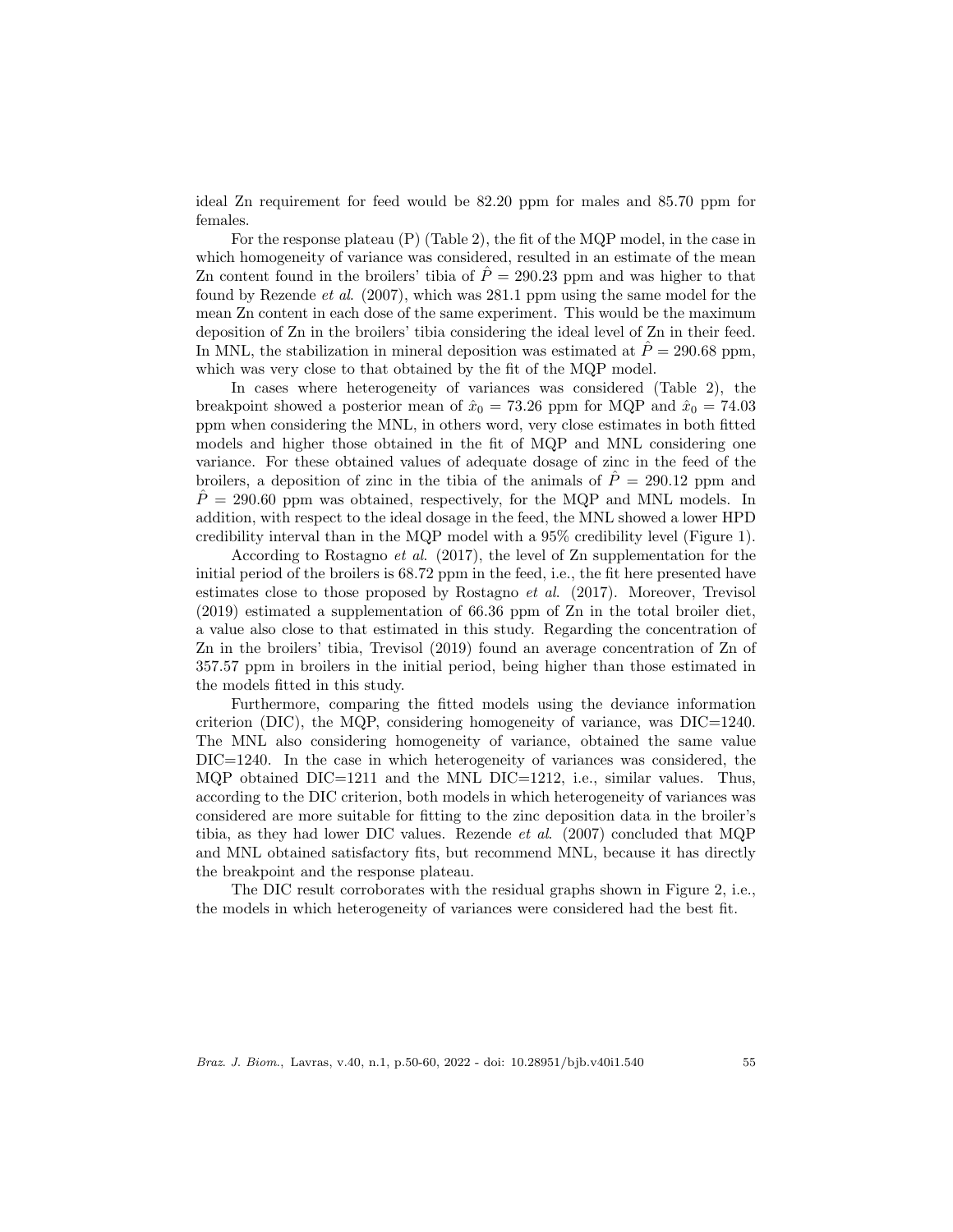

Figure 1 - Fits of MQP and MNL models, in which homogeneity and heterogeneity of variances were considered.

56 Braz. J. Biom., Lavras, v.40, n.1, p.50-60, 2022 - doi: 10.28951/bjb.v40i1.540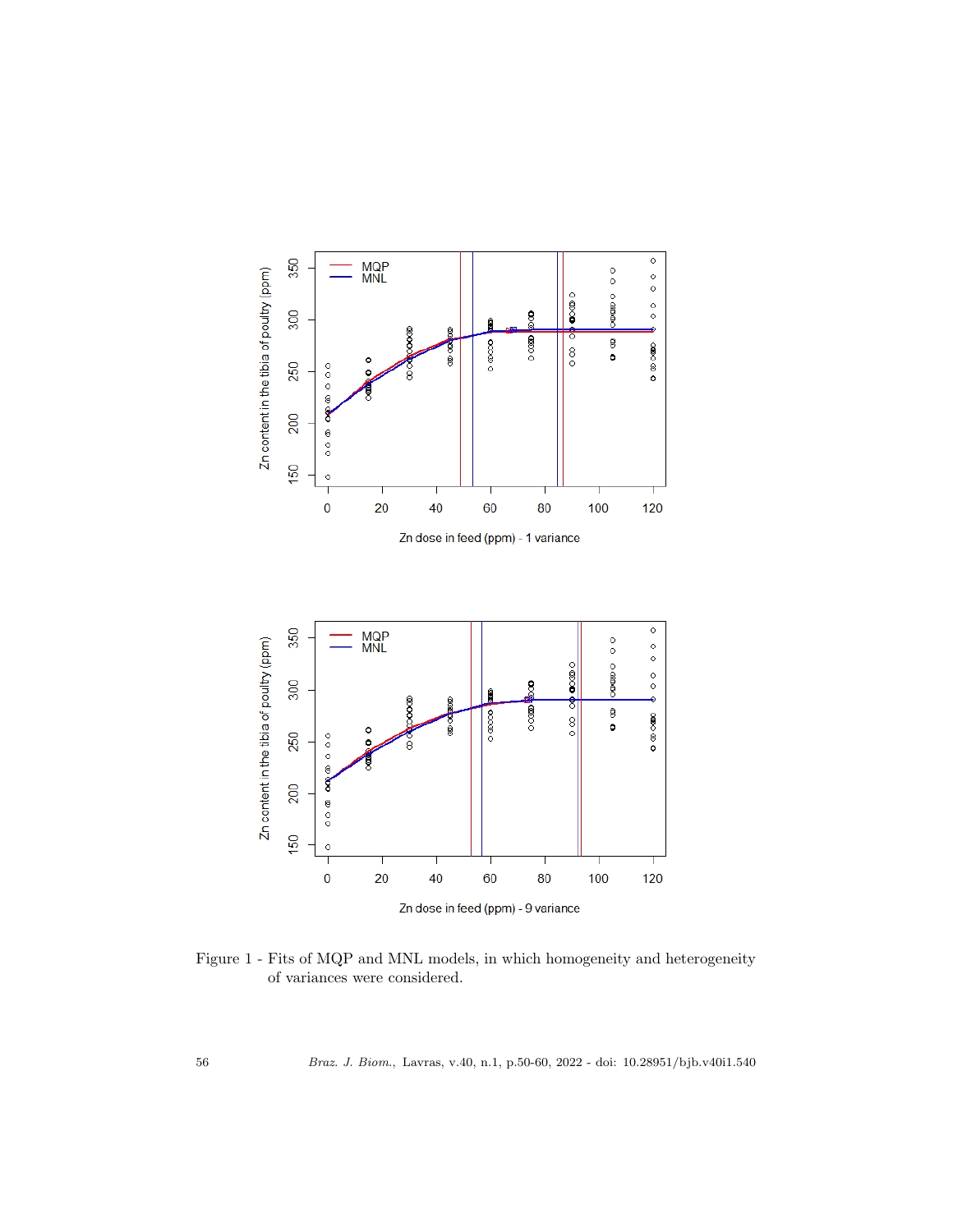

Figure 2 - Standardized residuals x predicted values by the MQP and MNL models.

# Conclusions

The bayesian methodology proved to be appropriate for the fit of the quadratic segmented regression model with response plateau and the nonlinear segmented regression model with response plateau to the zinc content data in the broilers' tibia, considering homogeneity and heterogeneity of residual variances over dose factor levels.

Considering the heterogeneity of variances showed a better fit of the models, consequently, better estimates to parameters. For this case, the fit suggests dosages of 73.26 ppm and 74.03 ppm for the MQP and MNL models, respectively.

Braz. J. Biom., Lavras, v.40, n.1, p.50-60, 2022 - doi: 10.28951/bjb.v40i1.540 57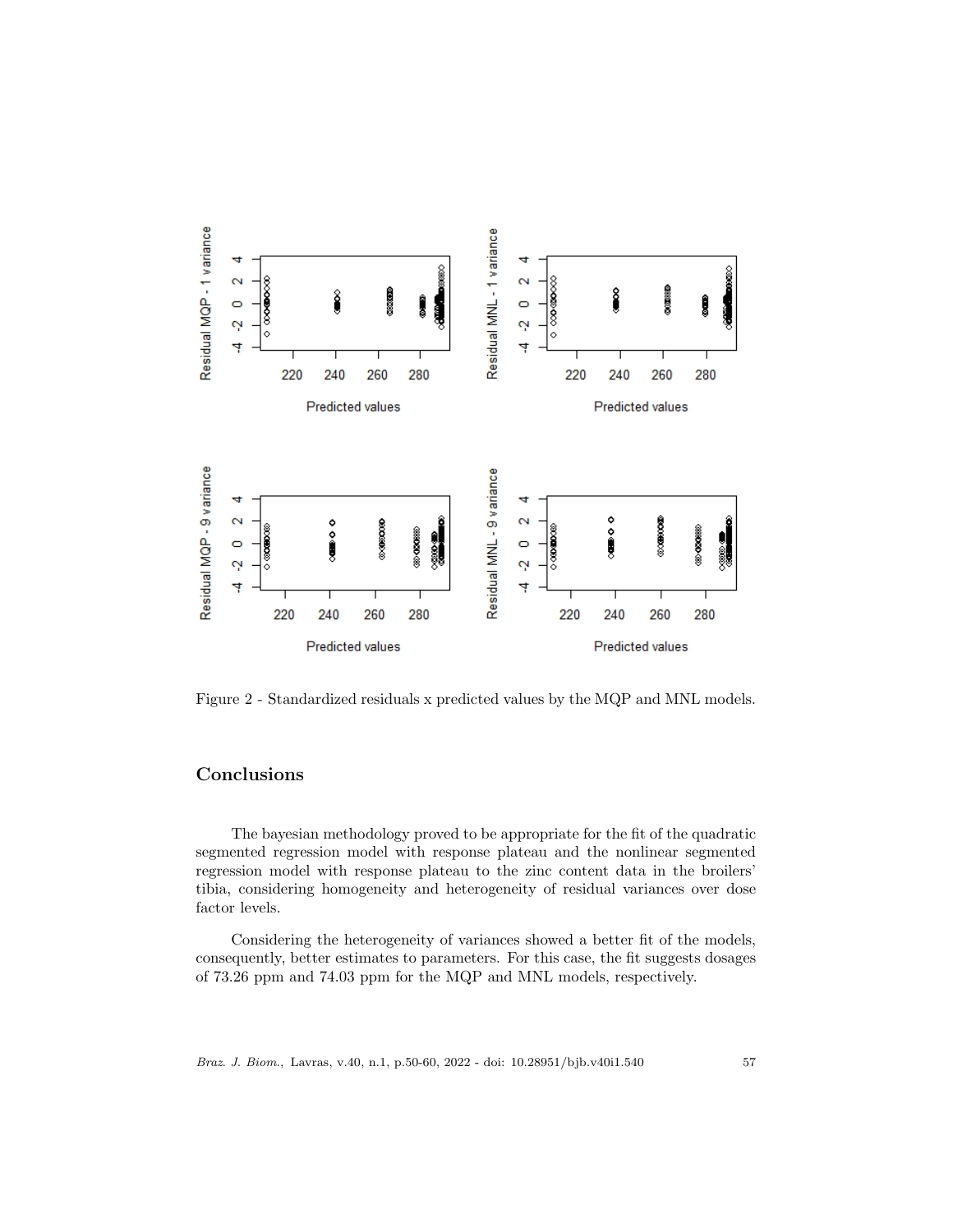## Acknowledgment

This work was carried out with the support of the Coordination for the Improvement of Higher Education Personnel - Brazil (CAPES) - Financing Code 001. Also, authours would like to thank reviewers and editors for their comments and suggestions.

MANGUEIRA, R. A. F.; SAVIAN, T. V.; LEANDRO, R. A. Definição da exigência nutricional de zinco em frangos de corte utilizando a metodologia bayesiana. Braz. J. Biom., Lavras, v.40, n.1, p.50-60, 2022.

- RESUMO: Os estudos de exigências nutricionais de animais são importantes, dentre outros motivos, para se ter o conhecimento adequado dos n´ıveis essenciais de minerais adicionados em rações, e assim, produzi-la de forma eficiente, evitar eliminação de minerais pelas fezes e urina e impedir a intoxicação do animal por excesso de determinado nutriente. Os dados utilizados para o estudo são referentes ao teor de Zinco (Zn), em ppm, na tíbia dos frangos de corte que receberam uma mesma ração com nove dosagens diferentes de zinco. Foram ajustados os modelos de regressão segmentada quadrática com platô de resposta e o modelo de regressão segmentada não linear com platô de resposta, utilizando uma abordagem bayesiana e considerando casos de homogeneidade e heterogeneidade de variâncias. Os modelos ajustados considerando heterogeneidade variâncias foram mais adequados para os dados, de acordo com o critério de ajuste DIC.
- $\blacksquare$ PALAVRAS-CHAVE: Modelos segmentados; platô de resposta; zinco.

#### References

BAIN, M. M.; MACLEOD, N.; THOMSON, R.; HANCOCK, J. Q. Microcracks in eggs. Poultry Science, v.85, p.2001-2008, 2006.

BOLSTAD, W. M. Introduction to Bayesian statistics. 2.ed. Hoboken: John Wiley and Sons, 2007, 437p.

EKLUND, M.; MOSENTHIN, R.; PIEPHO, H. P.; RADEMACHER, M. Estimates of dietary threshold levels for crude protein and amino acids to obtain plateaus values of apparent ileal crude protein and amino acid digestibilities in newly weaned pigs. Archives of Animal Nutrition, v.64, n.5, p.357-372, 2010.

FERREIRA, B. C.; BRITO, C. O.; CORDEIRO, M. D.; BARBOZA, W. A.; BINOTI, D. H. B; MAURÍCIU, T. V.; CUNHA, C. C. F.; VARGAS JÚNIOR, J. G. Relação zinco cobre em dietas de codornas japonesas em postura. Arquivo Brasileiro de Medicina Veterinária e Zootecnia, v.70, n.2, p.588-596, 2018.

GELMAN, A.; CARLIN, J.; STERN, H.; DUNSON, D.; VEHTARI, A.; RUBIN, D. Bayesian data analysis. 3.ed. New York: Chapman and Hall book, 2014. 640p.

GEWEKE, J. Evaluating the accuracy of sampling based approaches to calculating posterior moments. Bayesian Statistics, v.4, p.625-631, 1992.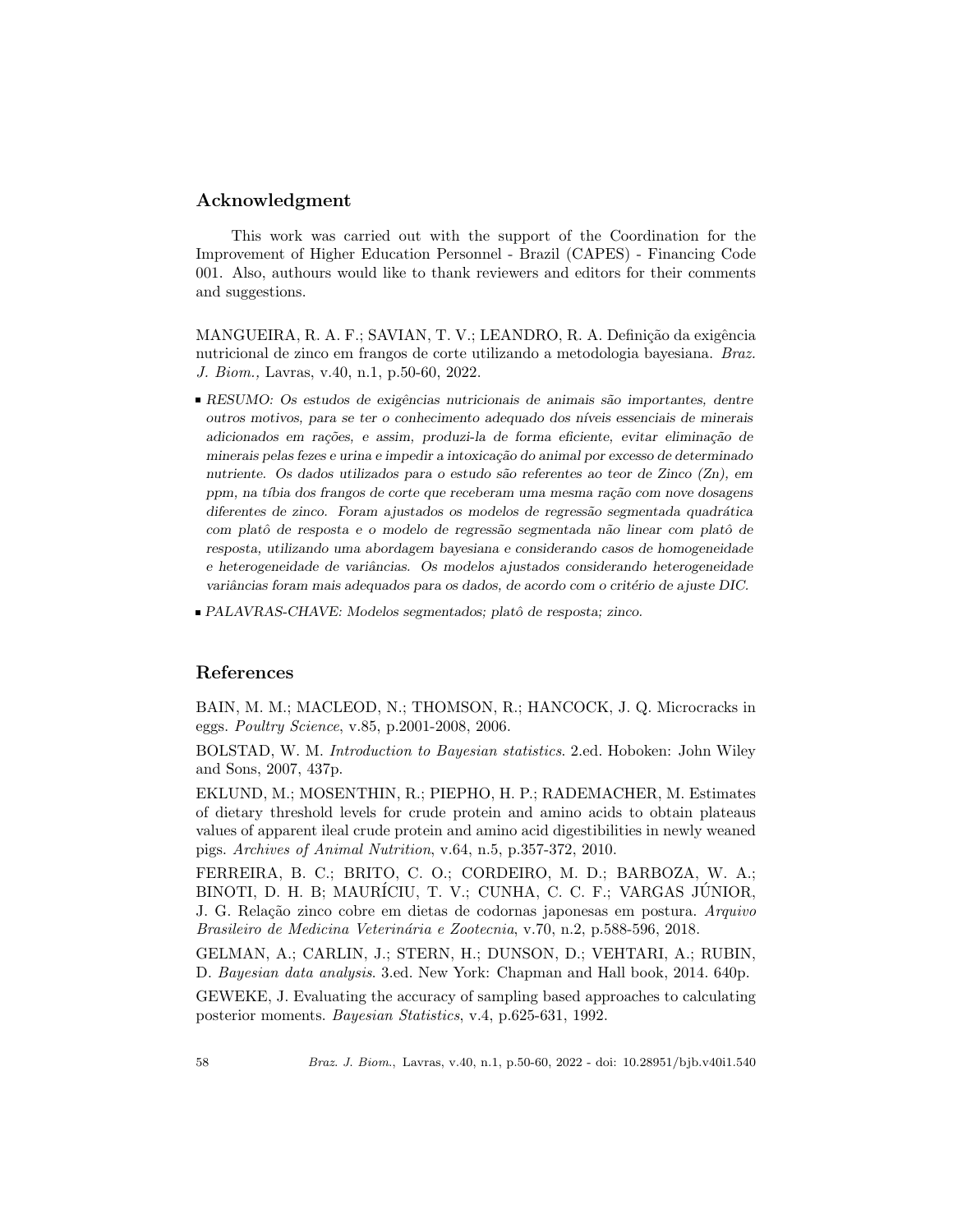GOMES, P. C.; RIGUEIRA, D. C. M.; BRUMANO, G.; ALBINO, L. F. T.; ROSTAGNO, H. S.; SCHMIDT, M. N´ıveis nutricionais de zinco para frangos de corte machos e fêmeas nas fases de crescimento e terminação. Revista Brasileira de Zootecnia, v.38, n.9, p.1719-1725, 2009.

GONÇALVES, R. P.; CHAVES, L. M.; SAVIAN, T. V.; FONSECA E SILVA, F.; PAIXAO, C. A. Ajuste de modelos de platô de resposta via regressão isotônica. Ciência Rural, v.42, n.2, p.354-359, 2012.

KERY, M. Introduction to WinBugs for ecologists: A Bayesian approach to regression, ANOVA, mixed models and related analyses. 1.ed. Library of Congress Cataloging in Publication Data, 2010.

KIDD, M. T.; FERKER, P. R.; QURESHI, M. A. Zinc metabolism with especial reference to its role in immunity. World?s Poultry Science Journal, v.52, p.309-324, 1996.

KIM, E.; REW, H. J.; SHIN. T. K.; CHO, H. M.; WICKRAMASURIYA, S.S; YI, Y. J.; JEONG, J.; CHOI, I.; HEO, J. M. Standard body weight and serum estradiol and progesterone concentrations in response to total lysine content in female broiler breeders from 14 to 42 days after hatch. Brazilian Journal of Poultry Science, v.20, n.1, p.71-78, 2018.

MCCALL, K. A.; HUANG, C. C.; FIERKE, C. A. Function and mechanism of zinc metalloenzymes. Journal of Nutrition, v.130, n.5, p.1437-1446, 2000.

OZORES-HAMPTON, M.; SIMONNE, E.; ROKA, F.; MORGAN, K.; SARGENT, S.; SNODGRASS, C.; MCAVOY, E. Nitrogen rates effects on the yield, nutritional status, fruit quality, and profitability of tomato grown in the spring with subsurface irrigation. HortScience, v.47, n.8, p.1129-1135, 2012.

PLUMMER, M.; BEST, N; COWLES, K.; VINES, K. Coda: Convergence diagnosis and output analysis for mcmc. R News, v.6, n.1, p.7.11, 2006.

R CORE TEAM. R: A language and Environment for Statistical Computing. Vienna, 2021. Disponível em: https://www.R-project.org/., 2021

REZENDE, D. M. L. C. Ajuste de modelos de platô de resposta aplicados ao estudo de exigência nutricional de frangos de corte. 2002. 76 p. Dissertação (Mestrado em Agronomia: Área de concentração em Estatística e Experimentação Agropecuária) – Universidade Federal de Lavras, Lavras, 2002.

REZENDE, D. M. L. C.; MUNIZ, J. A.; FERREIRA, D. F.; SILVA, F. F.; AQUINO, L. H. de. Ajuste de modelos de platô de resposta para a exigência de zinco em frangos de corte. Ciência e Agrotecnologia, v.31, n.2, p.468-478, 2007.

ROSTAGNO, H. S. Tabelas brasileiras para aves e suínos: composição de alimentos e exigências nutricionais. 4. Ed, Viçosa: Departamento de Zootecnia, UFV, 488 p., 2017.

SANTANA, T. J. S.; SCALON, J. D.; BITTENCOURT, T. C. C.; SANTANA, A. S. A. A von Bertalanffy model with response plateau to describe growth curves of beef cattle. Revista Brasileira Biometria., v.34, n.4, p.646-655, 2016.

Braz. J. Biom., Lavras, v.40, n.1, p.50-60, 2022 - doi: 10.28951/bjb.v40i1.540 59